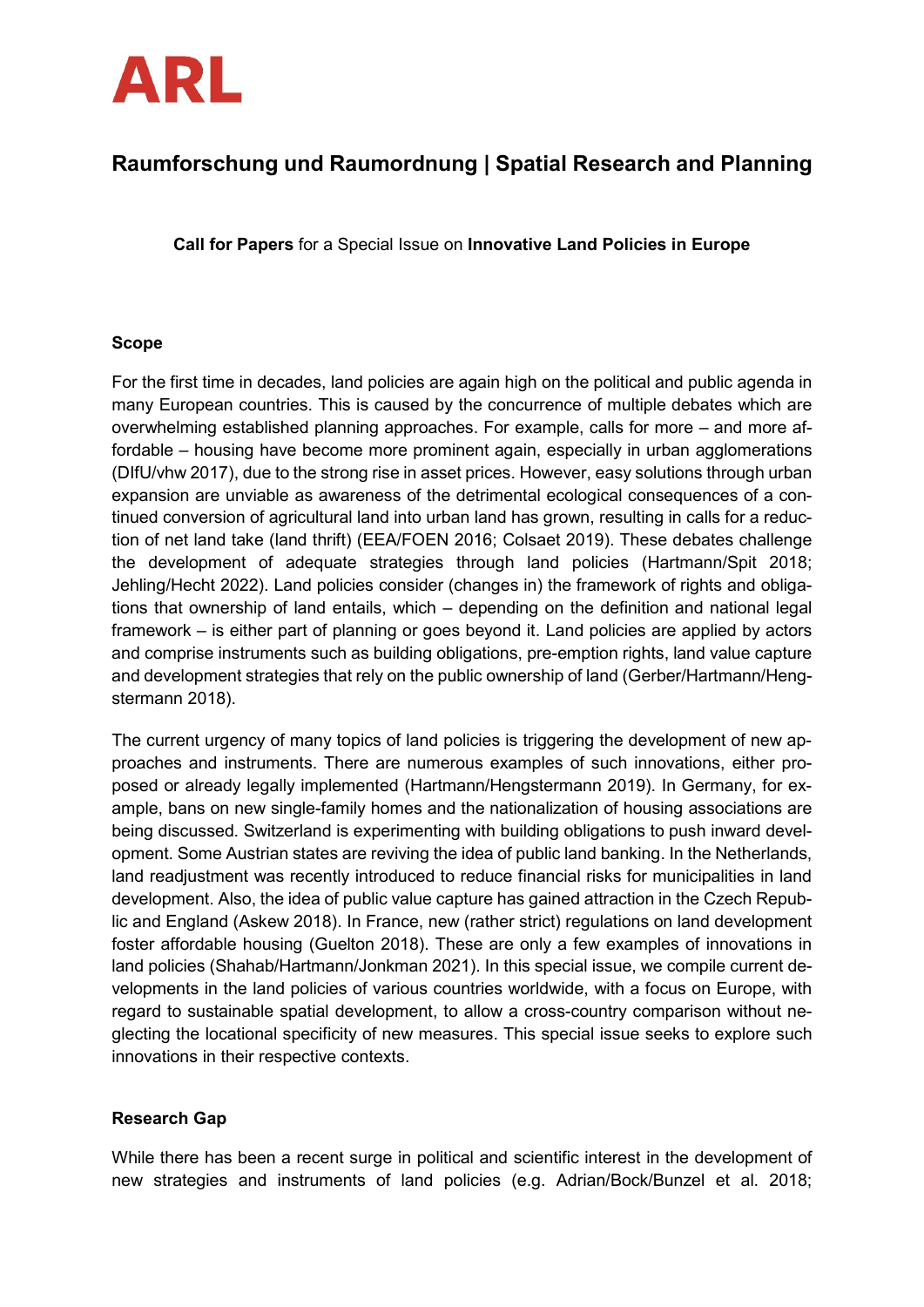Jehling/Hecht/Herold 2018), the often-times national discussions rarely inform each other (Oxley/Brown/Nadin et al. 2009). Many countries worldwide are facing similar challenges and have also initiated or already implemented legal reforms that reposition property rights in land and affect how public land policies can interfere with these rights.

## **Aim**

The aim of this special issue is to collect inspiring and relevant cases of recent developments in land policies from different countries to open a discussion and allow for reflection on viable pathways to inform the international debate on sustainable urban development through land policies. The proposed special issue addresses material and procedural changes in fields such as land management, land banking, cooperative land development models and land use planning.

The special issue is closely linked to the ARL International Working Group "Land Policies in Europe". The aim of the group is to make international experiences available for the German debate on land policies.

#### **Guest editors**

**Andreas Hengstermann**, SNSF research fellow, Ulster University, UK [a.hengstermann@ulster.ac.uk](mailto:a.hengstermann@ulster.ac.uk) **Fabian Wenner**, Technical University of Munich, Germany [f.wenner@tum.de](mailto:f.wenner@tum.de) **Mathias Jehling**, IÖR Dresden/ Karlsruhe Institute of Technology, Germany [m.jehling@ioer.de](mailto:m.jehling@ioer.de) **Thomas Hartmann**, TU Dortmund University, Germany [thomas.hartmann@tu-dortmund.de](mailto:thomas.hartmann@tu-dortmund.de)

#### **Timetable**

Abstract submission until 30th June 2022 Abstract feedback for authors until 31st July 2022 Manuscript submission until 31st October 2022 Online first publication approx. 4 weeks after acceptance of contribution Print publication scheduled for Summer 2023

The Guest Editors will be happy to answer any questions regarding content. For organisational questions, please contact the editor-in-chief Prof. Dr. Andreas Klee [klee@arl-net.de.](mailto:klee@arl-net.de)

#### **References**

Adrian, L.; Bock, S.; Bunzel, A.; Preuß, T.; Rakel, M. (2018): Instrumente zur Reduzierung der Flächeninanspruchnahme. Aktionsplan Flächensparen. Dessau-Roßlau. = UBA-Texte 38/2018.